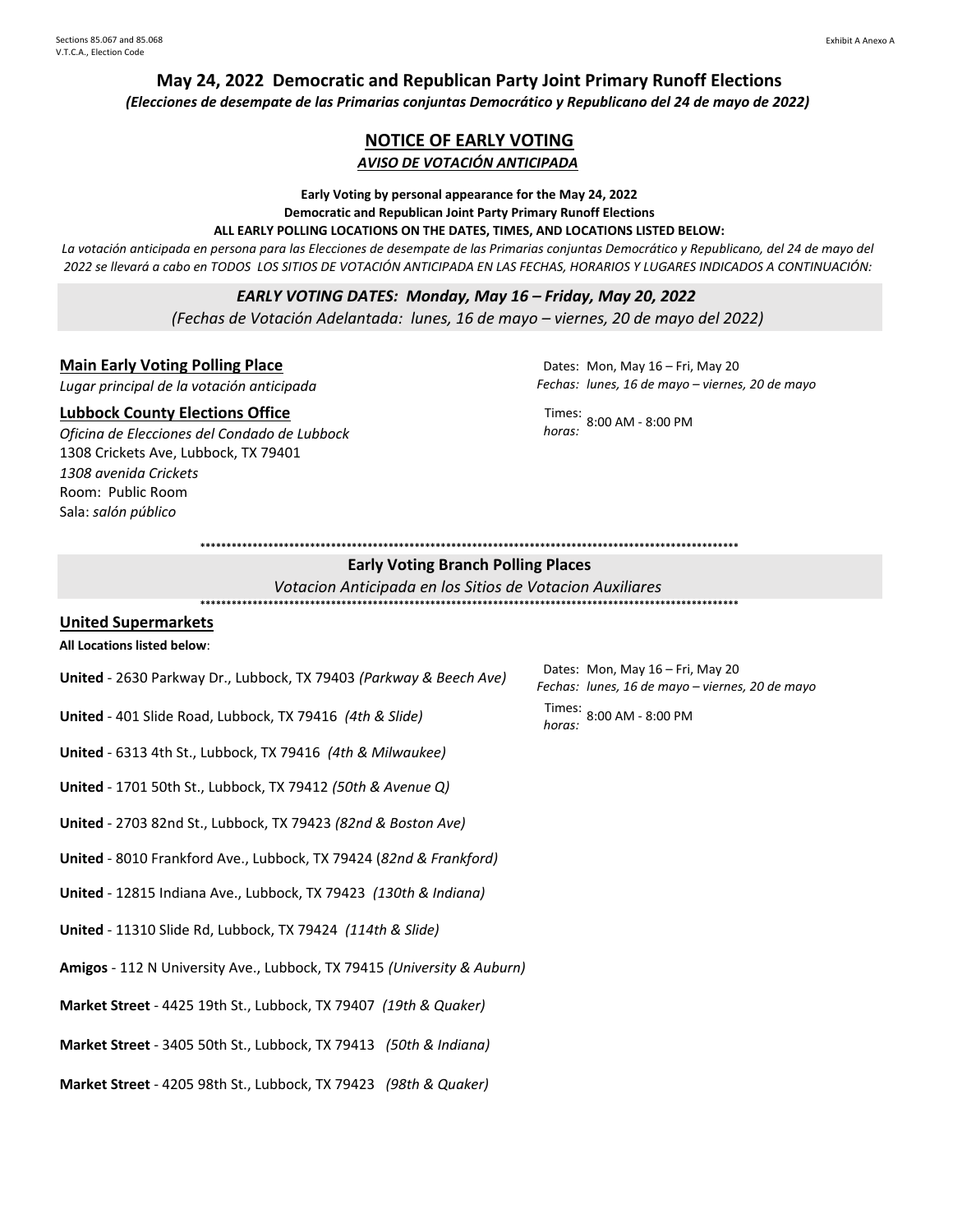Sections 85.067 and 85.068 V.T.C.A., Election Code

### **Abernathy City Hall**

*Municipalidad de Abernathy* 811 Avenue D, Abernathy *811 Avenida D* Room: Community Room *Sala: Salón comunitario* Abernathy, TX 79311

## **Casey Administration Building**

*Edificio de Administración Casey* 501 7th Street, Wolfforth *501 Calle 7* Room: Room No. 104 *Sala: Salón No. 104* Wolfforth, TX 79382

#### **Idalou Community Center**

*Centro de Comunidad Idalou* 202 W. 7th Street, Idalou *202 Calle 7 Oeste* Room: Community Room *Sala: Salón comunitario* Idalou, TX 79329

#### **New Deal Community Clubhouse**

*Centro Social de New Deal* 309 S. Monroe Avenue, New Deal *309 Avenida Monroe Sur* Room: Community Room *Sala: Salón comunitario* New Deal, TX 79350

## **Roosevelt Community Clubhouse**

*Centro Social de Roosevelt* 1408 CR 3300, Roosevelt *1408 CR 3300* Room: Community Room *Sala: Salón comunitario* Lubbock, TX 79403

## **Shallowater Community Center**

*Centro de Comunidad Shallowater*  900 Avenue H, Shallowater *900 avenida H* Room: Community Room *Sala: Salón comunitario* Shallowater, TX 79363

Dates: Fechas: *lunes, 16 de mayo – viernes, 20 de mayo* Mon, May 16 – Fri, May 20 Times: Horario: 8:00 AM - 8:00 PM

Dates: Fechas: *lunes, 16 de mayo – viernes, 20 de mayo* Mon, May 16 – Fri, May 20 Times: Horario: 8:00 AM - 8:00 PM

Dates: Fechas: *lunes, 16 de mayo – viernes, 20 de mayo* Mon, May 16 – Fri, May 20 Times: Horario: 8:00 AM - 8:00 PM

Dates: Fechas: *lunes, 16 de mayo – viernes, 20 de mayo* Mon, May 16 – Fri, May 20 Times: Horario: 8:00 AM - 8:00 PM

Dates: Fechas: *lunes, 16 de mayo – viernes, 20 de mayo* Mon, May 16 – Fri, May 20 Times: Horario: 8:00 AM - 8:00 PM

Dates: Fechas: *lunes, 16 de mayo – viernes, 20 de mayo* Mon, May 16 – Fri, May 20 Times: Horario: 8:00 AM - 8:00 PM